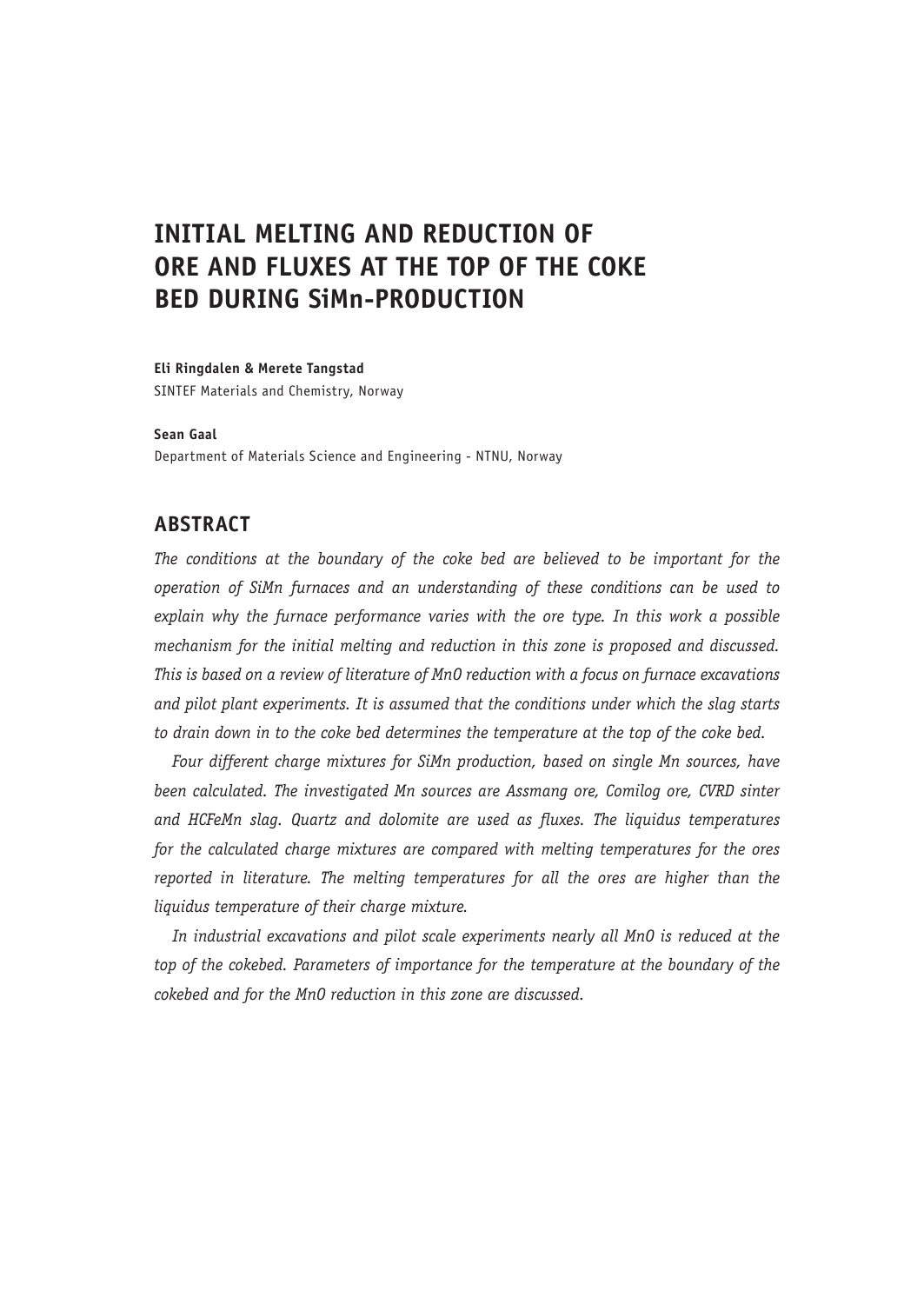## **INTRODUCTION**

SiMn is primarily produced by carbothermic reduction of oxidic raw materials in electric submerged arc furnaces. The typical alloy composition is min 65% Mn, 15-19% Si and max 2% C. The main Mn sources are various lump Mn ores and agglomerated Mn fines in addition to HCFeMn slag. The main Si sources are quartz in addition to  $SiO<sub>2</sub>$  in the Mn ore and in the HCFeMn slag. Various fluxes are added to adjust the slag composition. Coke is normally used as a reductant. The process temperature is around 1650ºC.

### **Reactions**

The important reactions for the production of SiMn and HCFeMn in submerged arc furnaces, have been extensively studied and are described by several authors [1, 2, 3]. The main overall reactions that control the distribution of silicon and manganese between slag and alloy are:

$$
(\underline{MnO}) + C = \underline{Mn} + CO_{(g)}
$$
 (1)

$$
(SiO2) + 2C = \underline{Si} + 2CO(g)
$$
 (2)

Brackets denote species in the slag phase and underlining denote species in the metal phase. As stated by Tranell *et al*. [3], more investigations are required to establish the detailed reaction mechanism for these reactions. A literature survey of possible reaction mechanisms are given by Jafar [17]. This paper focus on the effect of different ores in the cokebed zone, where a liquid slag is present, and it is sufficient to base the discussion on the overall reactions (1) and (2).

In a system with simultaneous reduction of MnO and  $SiO<sub>2</sub>$ , the slag/metal exchange reaction, which is a combination of reaction (1) and (2), must in addition be taken in to account.

$$
2(MnO) + \underline{Si} = 2\underline{Mn} + (SiO_2)
$$
 (3)

The equilibrium in reaction (1) between MnO in slag and Mn in the alloy is not always established. The exchange reaction (3) that is little dependent of temperature [1, 2] is often considered to be faster than the carbothermic reactions and partial slag/metal equilibrium can be established. The carbothermic reactions (1) and (2) depend strongly on temperature, with a higher temperature producing a higher silicon content in the alloy and a lower MnO content in the slag.

### **Properties of Slags and Mn-Source**

The slag composition affects both the silica and the manganese activities and the amount of solid MnO in the slag at a given temperature. The importance of the alumina content and basisity are shown by Tang and Olsen [4] and Zhao *et al.* [5]. Reduction starts below the liquidus temperature in the two phase area where solid MnO is present in the liquid slag phase. The liquidus lines in the MnO-SiO<sub>2</sub>-Al<sub>2</sub>O<sub>3</sub> system are illustrated in Figure 1. The content of CaO and MgO must also be included when the liquidus temperature is estimated.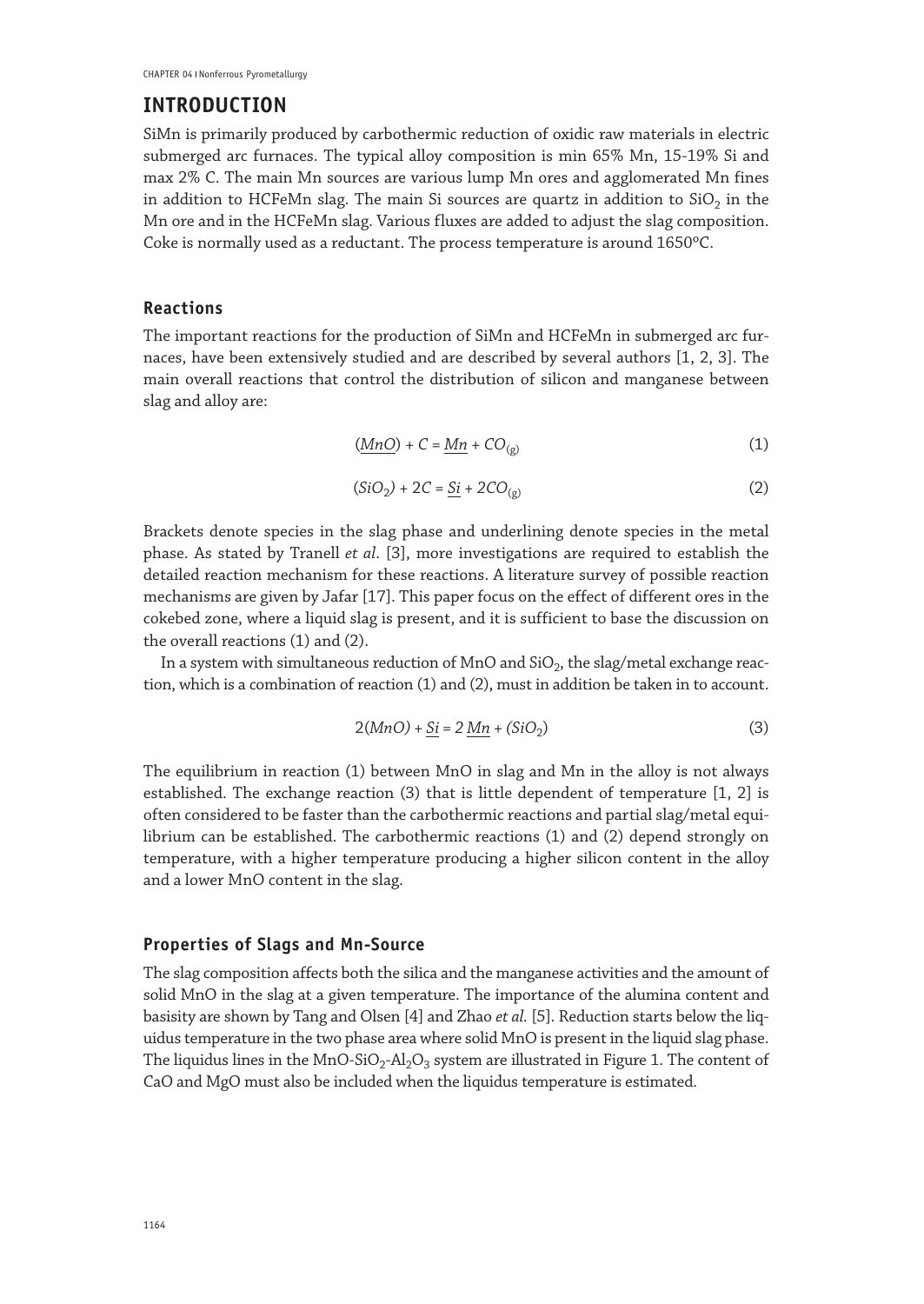

Figure 1: Phase and liquidus relations for the MnO-SiO<sub>2</sub>-Al<sub>2</sub>O<sub>3</sub> system

The Mn sources are either HCFeMn slag or Mn ores. The Mn ores are composed of one or a mixture of different minerals [5], both Mn containing minerals, such as Pyrolusite (MnO<sub>2</sub>), BrauniteII (7(Mn,Fe)<sub>2</sub>O<sub>3</sub>CaSiO<sub>3</sub>), Manganite (MnOOH) and other mineral species as Quartz (SiO<sub>2</sub>). An overview over the Mn-minerals is given in Olsen *et al.* [1].

### **The Cokebed Zone**

Excavation of an industrial furnace by Olsen and Tangstad [2] has shown the existence of a cokebed where the final reduction to Mn and Si takes place. The cokebed consists of molten ore, fluxes and alloy together with solid coke [6]. The existence of the cokebed and its properties under different conditions is observed in several pilot scale experiments [7, 8, 9]. They also show that most of the MnO-reduction takes place at the top of the cokebed and that nearly all the Mn ore is reduced in this zone, while  $SiO<sub>2</sub>$  is reduced to Si in the cokebed as illustrated in Figure 2. In the excavation by Olsen and Tangstad [2] dissolution and reduction of quartz appeared to take place in the cokebed zone after the main reduction of manganese oxide was completed.



Figure 2: MnO and Si distribution in cokebed from pilot scale experiment [7]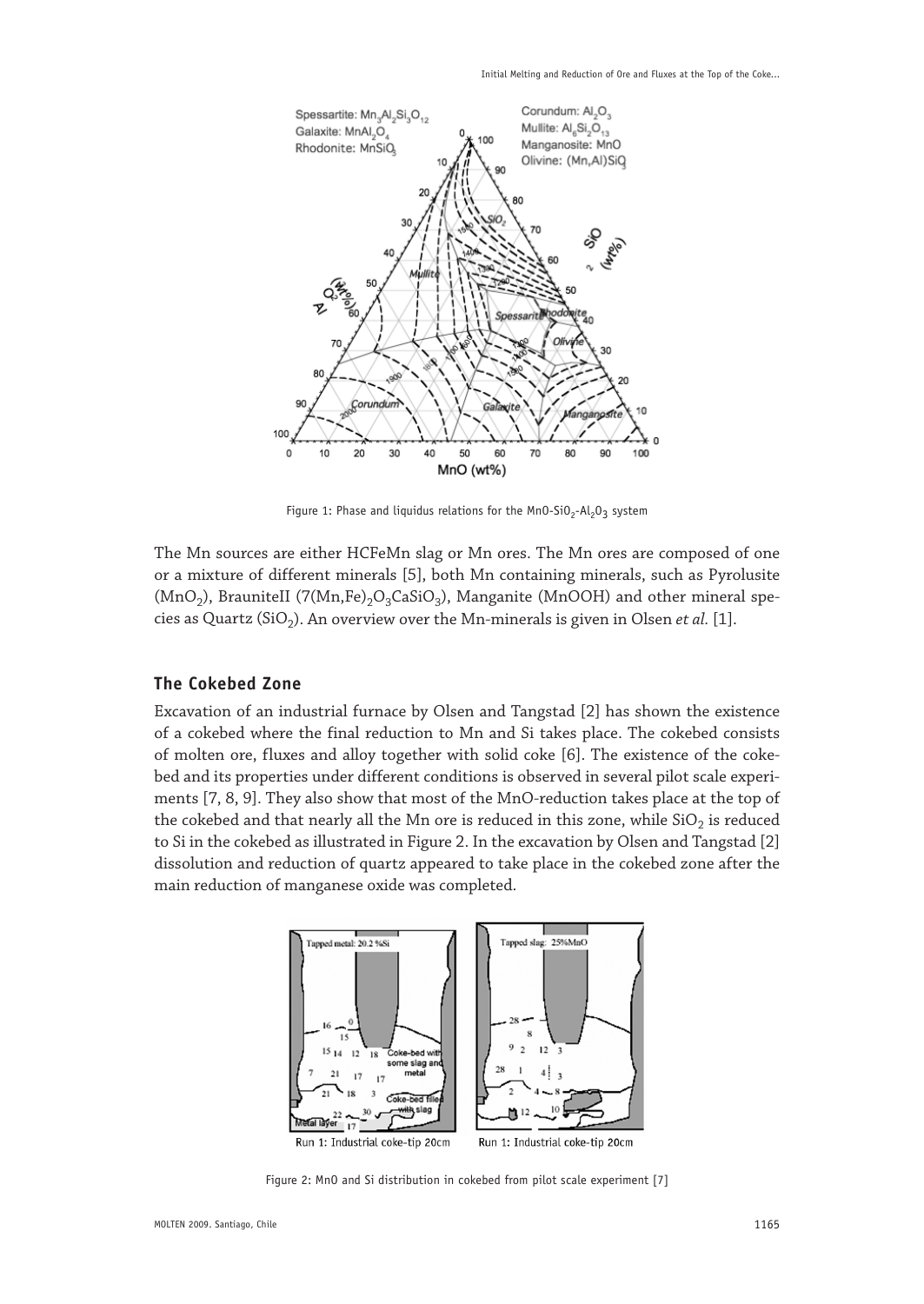Industrial experience [8, 16] indicates that the operation and performance of a submerged arc furnace is affected by the Mn source. Since most of the MnO-reduction takes place at the top of the cokebed, variation between the Mn sources that affects their behaviour in this zone, can be one of the causes for this difference. In this work a possible mechanism for the initial melting and reduction at the boundary of the cokebed is proposed and discussed. The discussions are based on calculation of the melting conditions for four different charge mixtures.

# **METHODOLOGY**

A hypothesis for the reaction mechanisms at the boundary of the coke bed is made by a qualitative evaluation of results fromliterature, especially the results from the pilot scale [7, 8, 9] and industrial excavations [2, 15]. This hypothesis is described in the chapter: *Reactions at the boundary of the cokebed*. Based on this hypothesis the conditions at the boundary of the cokebed are calculated for industrial production of SiMn in four different cases with different Mn-sources. The compositions of these charge mixes at the boundary of the coke bed are calculated and their liquidus temperatures found, in the chapter *Composition of charge mixtures and liquidus temperature with use of different Mn-sources*.

In the results and discussion part, these results are compared with softening and melting temperatures found in literature. On the basis of these results and the presented hypothesis the conditions at the boundary of the coke bed is discussed and further work to test out this hypothesis is proposed. The focus of this paper is a qualitative description of possible reactions in this zone.

### **Reactions at the Boundary of the Cokebed**

The rather small zone at the boundary of the cokebed where most of the MnO reduction takes place is believed to affect the operation of the furnace significantly. The properties of the Mn source and the charge mix can determine the conditions in this zone. Possible reaction mechanisms in this zone are:

- • Solid ore, fluxes and slag remains at the boundary of the cokebed until the viscosity of the charge is low enough to let it drain between the coke particles. The temperature where the charge starts to flow is reached when both the amount of solids and the viscosity of the liquid phase are low enough. The solids are charge materials that have not melted or dissolved, or solid MnO in equilibrium with the MnO containing slag. The temperature where the charge or partially reduced charge has a low enough viscosity to flow down through the coke bed determines the temperature at the top of the coke bed.
- • Reduction of MnO from the charge may start as soon as there is a liquid phase present. The equilibrium MnO content depends on the temperature and the slag composition. The MnO content in the slag at the boundary of the cokebed depends on the temperature where the charge starts to drain in to the cokebed and the initial charge composition. Silica reduction is of little importance until the process temperature is above around 1550ºC. Only when the temperature at the boundary of the cokebed is higher than this, is it possible for the silica reduction to start here, otherwise it takes place in the bulk part of the cokebed.
- • The maximum process temperature in the cokebed is determined by the total energy input and the energy required for melting and reduction together with the volume of the cokebed. The difference between the maximum process temperature and the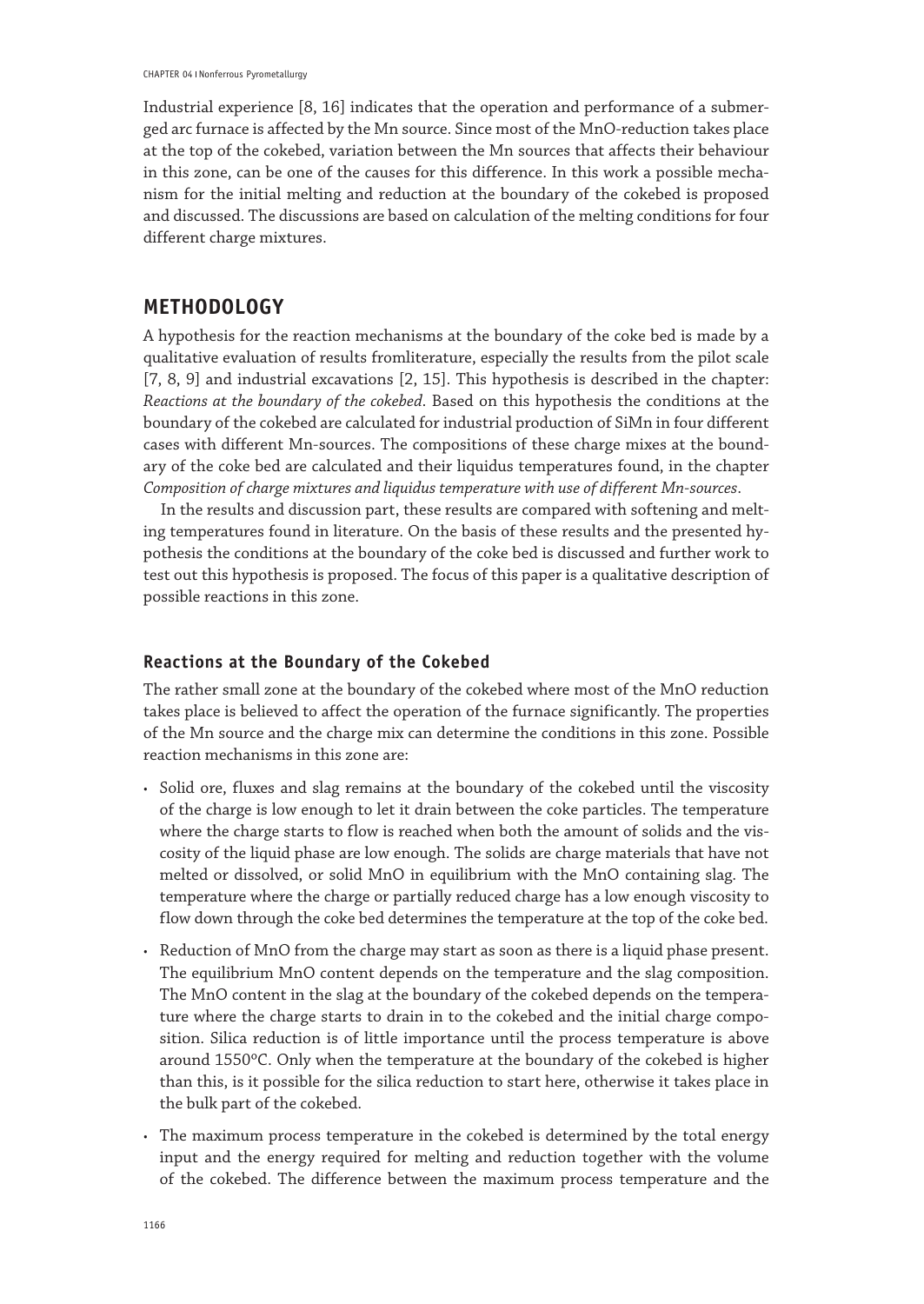temperature in the boundary zone of the cokebed is determined by how much of the total energy input is used for heating and reduction in this zone. The temperature and the reduction work done in the bulk of the cokebed strongly depend on the.

# **Composition of Charge Mixtures and Liquidus Temperature with Use of Different Mn-Sources**

The charge mixtures required to produce SiMn with 18% Si from each of four different Mn sources, Comilog ore, and Assman ore, CVRD sinter and HCFeMn-slag are calculated.

The chemical composition of these Mn sources used in further calculations, are shown in Table 1. The properties of these raw materials have been investigated earlier [8, 10, 11, 12, 13]. The composition of specific samples used in these investigations and not average or typical ores are used. Too ease the comparison between the Mn sources and between these and the charge mixture, their Mn contents are reported as MnO and their Fe contents as Fe.

| Element         | Assman ore10 | Comilog ore10 | <b>CVRD sinter8</b> | HCFeMn slag12 |
|-----------------|--------------|---------------|---------------------|---------------|
| Mn <sub>0</sub> | 62,2         | 66,1          | 63,3                | 39,3          |
| Fe              | 11,2         | 2,4           | 7,9                 | 0,2           |
| Si <sub>0</sub> | 2,8          | 4,3           | 7,2                 | 23,6          |
| Ca <sub>0</sub> | 6,7          | $\Omega$      | 0,7                 | 16,7          |
| Mg <sub>0</sub> | 0,3          | $\Omega$      | 0,4                 | 4,4           |
| $Al_2O_3$       | 0,5          | 5,8           | 10,5                | 12,5          |
| K20             | 0,03         | 0,8           | 1,4                 |               |

Table 1: Chemical composition of investigated Mn sources

For each of these Mn sources a charge mixture that in addition to the alloy will give a slag with a desired composition is calculated. Based on Olsen *et al.* [1] it is assumed that a final slag with 38% SiO<sub>2</sub>, and slag basisity ( $\frac{CaO + MgO}{SiO_2}$ ) above 0,8 is necessary to produce SiMn with 18 % Si. It is assumed that the slag will contain 10 % MnO. The calculations are in principles simple mass balances, but since several iterations are required, they are made with a calculation program [8]. The calculations are based on the following principles.

First the obtained slag composition and the slag/alloy ratio for 1 ton of each Mn source is calculated, based on the following:

- • All Fe in the raw materials goes to the alloy as Fe
- All CaO, MgO,  $\text{Al}_2\text{O}_3$  and  $\text{K}_2\text{O}$  in the Mn sources and additives go to the slag
- The only additives are Quartz with  $100\%$  SiO<sub>2</sub>, and Dolomite with  $100\%$  (Ca,Mg)  $(CO_3)$ . The contribution of slag components from the coke is not included
- • The slag contains 10 % MnO
- • The slag composition for each Mn-sources is calculated and adjusted by addition of Quartz and

Dolomite until it reaches 38% SiO<sub>2</sub>, and a slag basisity ( $\frac{CaO + MgO}{SiO_2}$ ) above 0,8.

- • The initial composition and amount of slag is now known
- $\cdot$  Mn from the raw material that do not end as MnO in the slag, goes together with Fe to the alloy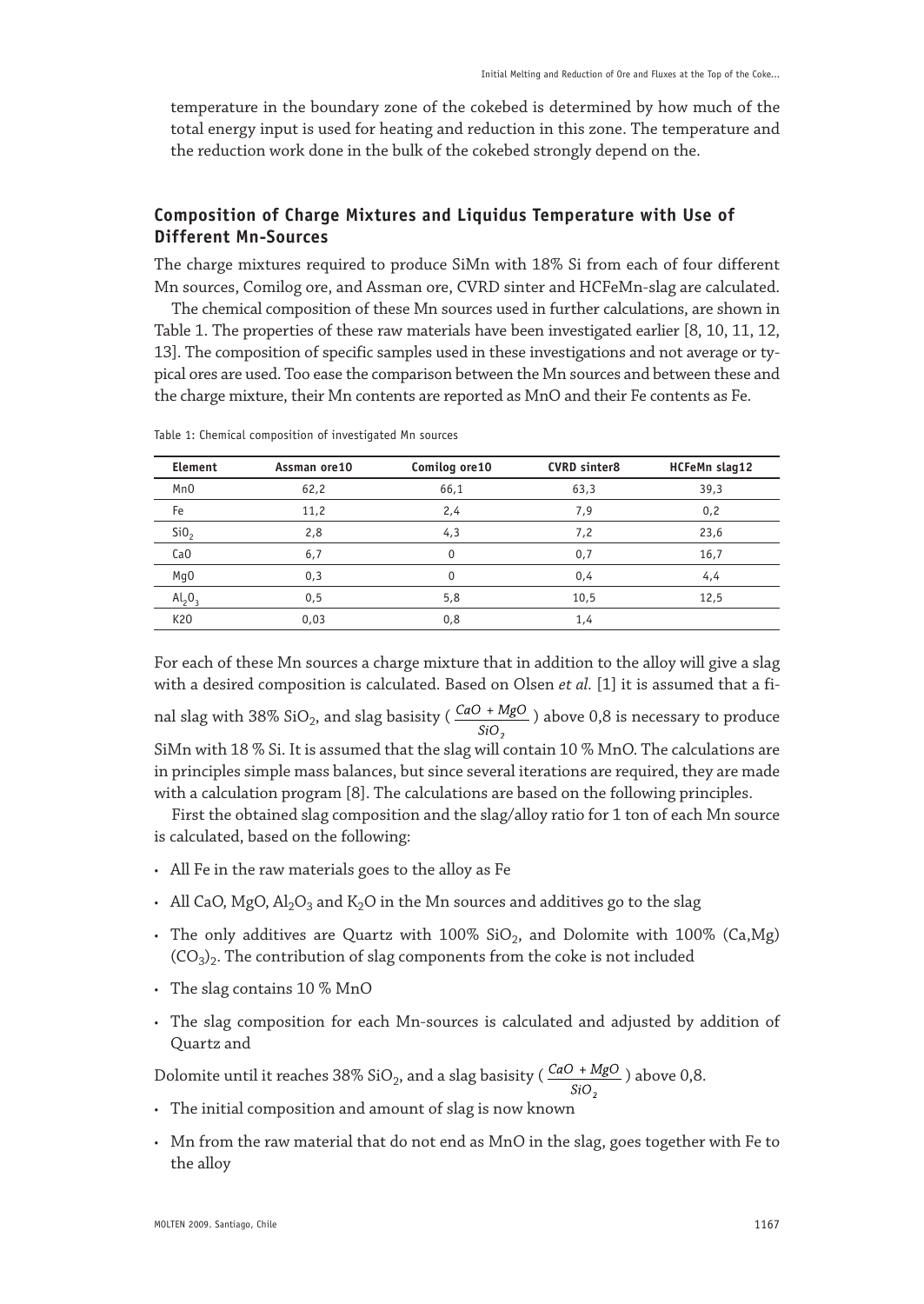- • The alloy composition is adjusted to reach 18% Si
- • The initial composition and amount of the alloy is now known
- If all  $SiO<sub>2</sub>$  in the raw materials is consumed, the calculation is finished. If it is a surplus of  $SiO<sub>2</sub>$  the calculations must be repeated until the requirements for both slag and alloy are met
- • Final slag composition and slag/alloy ratio is calculated.

The calculated slag composition and slag/alloy ratios are shown in Table 2. They differ from ore to ore. In industrial production, a mixture of different Mn-sources is normally used to optimize the slag/alloy ratio and the alloy composition. In this work, each charge is based on a single Mn-source in order to illustrate the difference between them. In the work by Leroy [11] only ores without flux where used in experiments and similar calculations.

Table 2: Final slag composition with the different Mn sources

| Element                               | Assman ore | Comilog ore | <b>CVRD</b> sinter | HCFeMn slag |
|---------------------------------------|------------|-------------|--------------------|-------------|
| <b>Basisity</b><br>$(Ca0 + Mq0)/Si02$ | 1.27       | 0.80        | 0.80               | 0.86        |
| R<br>$(Ca0 + Mq0)/ Al_2O_3$           | 13,71      | 1.61        | 1.59               | 1.69        |
| Slag/alloy ratio                      | 0.20       | 0.48        | 0.84               | 2.03        |
|                                       |            |             |                    |             |

When the slag and alloy compositions and the slag/alloy ratio are calculated, the amount of all the elements except C and O are known. It is assumed that when the charge reach the cokebed, all iron oxide is reduced to iron, the higher manganese oxides are reduced to MnO and  $CO<sub>2</sub>$  has dissociated from the carbonates. The composition of the liquid oxide phase at the boundary of the cokebed can then be calculated. The charge compositions with using different Mn sources are shown in Table 3.

The liquidus temperatures for each of these slag compositions are estimated from Tang and Olsen [4] and shown in Table 3.

| Element                                    | Assman ore | Comilog ore | <b>CVRD</b> sinter | <b>HCFeMn slag</b> |
|--------------------------------------------|------------|-------------|--------------------|--------------------|
| Mn <sub>0</sub>                            | 60,3       | 55,8        | 46,3               | 35,8               |
| Si <sub>0</sub>                            | 32,4       | 30,5        | 33,7               | 33,6               |
| Ca <sub>0</sub>                            | 6, 5       | 4,6         | 7,2                | 15,2               |
| Mq0                                        | 0,3        | 4,3         | 5,1                | 4,0                |
| $Al_2O_3$                                  | 0,5        | 4,9         | 7,7                | 11,4               |
| Basisity<br>$(Ca0 + Mg0)/Si02$             | 0,21       | 0,29        | 0,36               | 0,57               |
| Basisity 2<br>$(Ca0 + Mq0)/(Si02 + Al2O3)$ | 0,21       | 0,29        | 0,36               | 0,43               |
| A/S                                        |            |             |                    |                    |
| $Al_2O_3/SiO_2$                            | 0,02       | 0,16        | 0,23               | 0,34               |
| Mq0/CaO                                    | 0,05       | 0,93        | 0,70               | 0,26               |
| $\mathsf{R}$                               |            |             |                    |                    |
| $(Ca0 + Mq0)/Al_2O_3$                      | 13,6       | 1,82        | 1,59               | 1,69               |
| Liquidus temperature °C                    | 1400       | 1350        | 1300               | 1200               |

Table 3: Composition of charge mix at the boundary of the cokebed before the reduction starts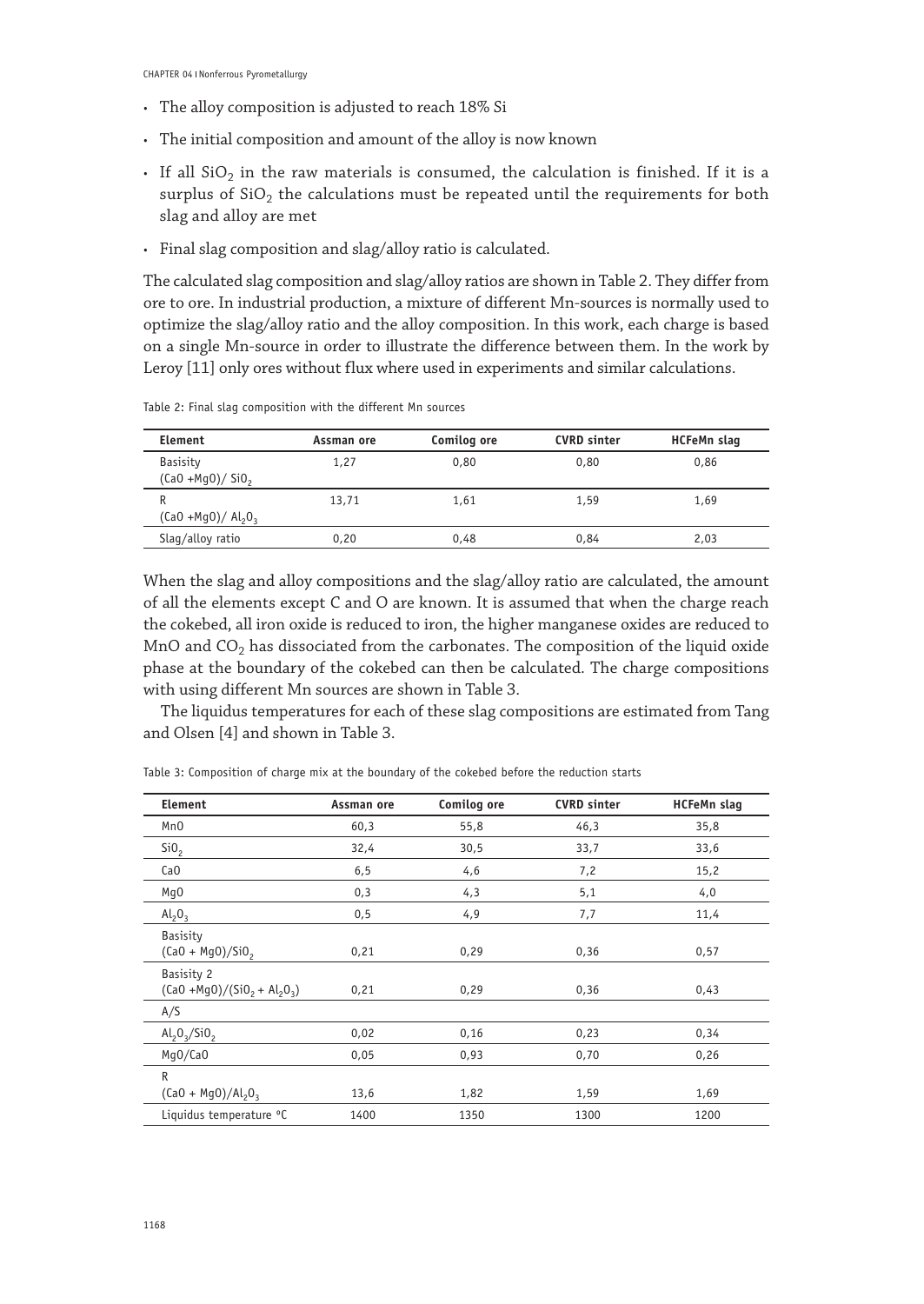# **RESULTS AND DISCUSSION**

### **Melting Temperatures**

The reduction of MnO will first start when the ore has melted. In Table 4 the temperatures where the initial softening starts and the melting temperature for each of the Mn sources are compared with the liquidus temperatures for the corresponding charge mix. The liquidus temperatures for the charge mixes is a result of this investigation as described in the chapter *Composition of charge mixtures and liquidus temperature with use of different Mn-sources* and also presented in Table 3, while the softening and melting temperature are taken from literature.

The softening and melting temperatures for the ores have been studied by several authors [8, 9, 10, 11, 12, 13]. The melting temperatures used in the discussion below, shown in Table 4 are based on the works of Gaal *et al.* [12, 13]. The melting temperature of the ore may differ from the melting temperature of a slag with the same chemical composition as the ore since the ore is an inhomogeneous mixture of individual minerals with different melting temperatures.

| Element                                                                     | Assman ore | Comilog ore | <b>CVRD</b> sinter | HCFeMn slag |
|-----------------------------------------------------------------------------|------------|-------------|--------------------|-------------|
| Temperature, <sup>o</sup> C, of initial<br>softening of Mn sources [12, 13] | 1450       | 1490        | 1350               | 1220        |
| Temperature, <sup>o</sup> C, of final<br>melting of Mn sources [12, 13]     | 1510       | 1540        | 1410               | 1230        |
| Liquidus temperature, °C, charge mix                                        | 1400       | 1350        | 1300               | 1200        |

Table 4: Melting properties of the ores

### **Conditions at the Boundary of the Cokebed**

According to the hypothesis presented earlier in this paper, the temperature and the MnO content at the boundary of the coke bed is affected by the melting temperature of the ore and the liquidus temperature of the charge.

If the melting temperatures for the Mn sources are higher than the liquidus temperature for the charge mix, the charge is expected to be able to trickle down into the cokebed as soon as it has melted and before much of the MnO has had time sufficient to be reduced. When the liquidus temperature is higher than the melting temperature, MnO reduction must at least go to the point where all solid MnO particles have disappeared, e.g. liquidus must be reached, before the molten and partially reduced charge mix will be able to drain into the cokebed. With only a liquid phase present, the viscosity of this phase will determine at which MnO- content, the slag will drain into the cokebed.

For all of the calculated charge mixtures, both the softening and the melting temperature of the Mn-source were, as shown in Table 4, higher than or nearly equal to the liquidus temperature. Therefore, in the investigated cases, the temperature at the boundary of the cokebed is not believed to be determined by the liquidus temperature of the charge mixture.

When these charge mixtures are molten, they are above the liquidus temperature and are not prevented from trickling down in the cokebed by solid MnO particles in equilibrium with the liquid slag phase. No further MnO reduction is thus necessary to let these mixtures flow down into the coke bed. However industrial excavations [2] and pilot scale experiments [7, 8, 9] show that this is not the case. In these, MnO in the molten charge is reduced before it drains into the cokebed, and the slag at the boundary of the cokebed has nearly the same MnO content as the final slag. This can be a result of reduction during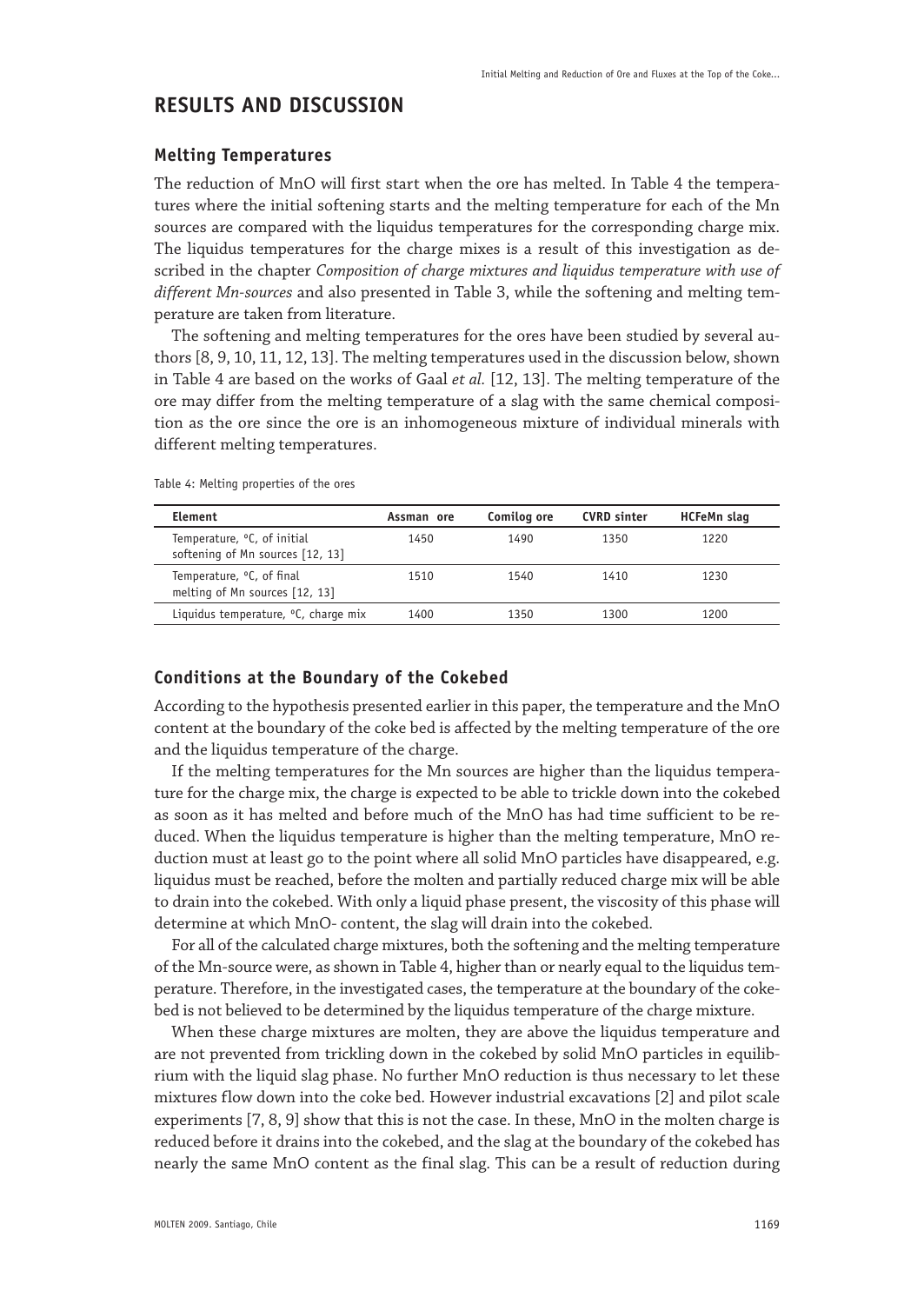melting or very fast reduction as soon as the charge mix has melted. A liquid phase with a high viscosity or slow dissolution of quartz particles can also result in a higher temperature and longer retention time at the boundary of the cokebed. Further investigations are needed to clarify this.

Recent DTA/TGA investigations by Gaal *et al.* [13], have shown reduction during melting and that the temperature where the reduction starts varies from ore to ore. Such reduction during melting may explain the low MnO content in the cokebed observed in furnace excavations [4, 7, 8, 9].

How low viscosity that is required for the liquid phase to be able to drain into the cokebed is not clear. This must be clarified by experiments and compared with the viscosities of the actual charge mixtures at the melting temperature to determine the importance of the viscosity on the temperature at the top of the cokebed. A model for calculation of viscosity is presented by Tang and Tangstad [14].

In industrial excavations [2, 15] undissolved quartz particles have been reported in the cokebed. This indicates that the properties of the cokebed and especially the top of the cokebed are affected by the dissolution rate of quartz into the liquid. Solid quartz will only result in a higher effective viscosity if it disintegrates and is suspended in the liquid phase. Otherwise the liquid phase may drain between larger quartz lumps. The amount of quartz added, varies from ore to ore and the importance of the dissolution rate will also differ between the ores. In the case where not all of the quartz has dissolved, the silica activity will be lower than given by the calculated slag composition. It must be emphasised that since the existence of solid quartz is a result of kinetics and not thermodynamics, the activity is not unity although solid quartz is present. The lowered silica activity affects the silica reduction. Experimental studies of dissolution of quartz will give more information about the importance of this parameter.

Before it is possible to calculate the degree of  $MnO$  and  $SiO<sub>2</sub>$  reduction at the boundary of the coke bed, and their reduction mechanism within the coke bed, the temperature and conditions at the boundary of the coke bed with the use of different ores must be further clarified.

# **CONCLUSIONS**

A hypothesis that describes the conditions and the reactions at the boundary of the coke bed during SiMn production in a Submerged Arc Furnace is presented. Here it is assumed that the temperature on the top of the coke is determined by the temperature where the oxide phase has low enough viscosity to trickle down in the coke bed. The temperature must at least be so high that the charge mix is melted. If the melting temperature for the Mn-sources is higher than the liquidus temperature for the charge mix, the temperature at the top of the coke bed must be equal to or higher than the melting temperature for the Mn sources . Otherwise it must be at least as high as the liquidus temperature for the charge mix. A high viscosity of the melted phase may prevent drainage of the melted charge mix into the cokebed until the temperature is further increased. The MnO content in the slag at the top of the cokebed is assumed to depend both on the temperature and the total composition of the charge mix in this zone. According to this hypothesis the conditions at the top of the coke bed depends on the Mn-source. The furnace performance will then vary with the Mn source used.

The conditions at the top of the coke bed is, based on the presented hypothesis, calculated for four different charge mixes based on different Mn sources. The investigated Mn sources are Assman ore, Comilog ore, CVRD sinter and HC slag. For all these the melting temperature of the ore is higher than the liquidus temperature for the charge mix. For the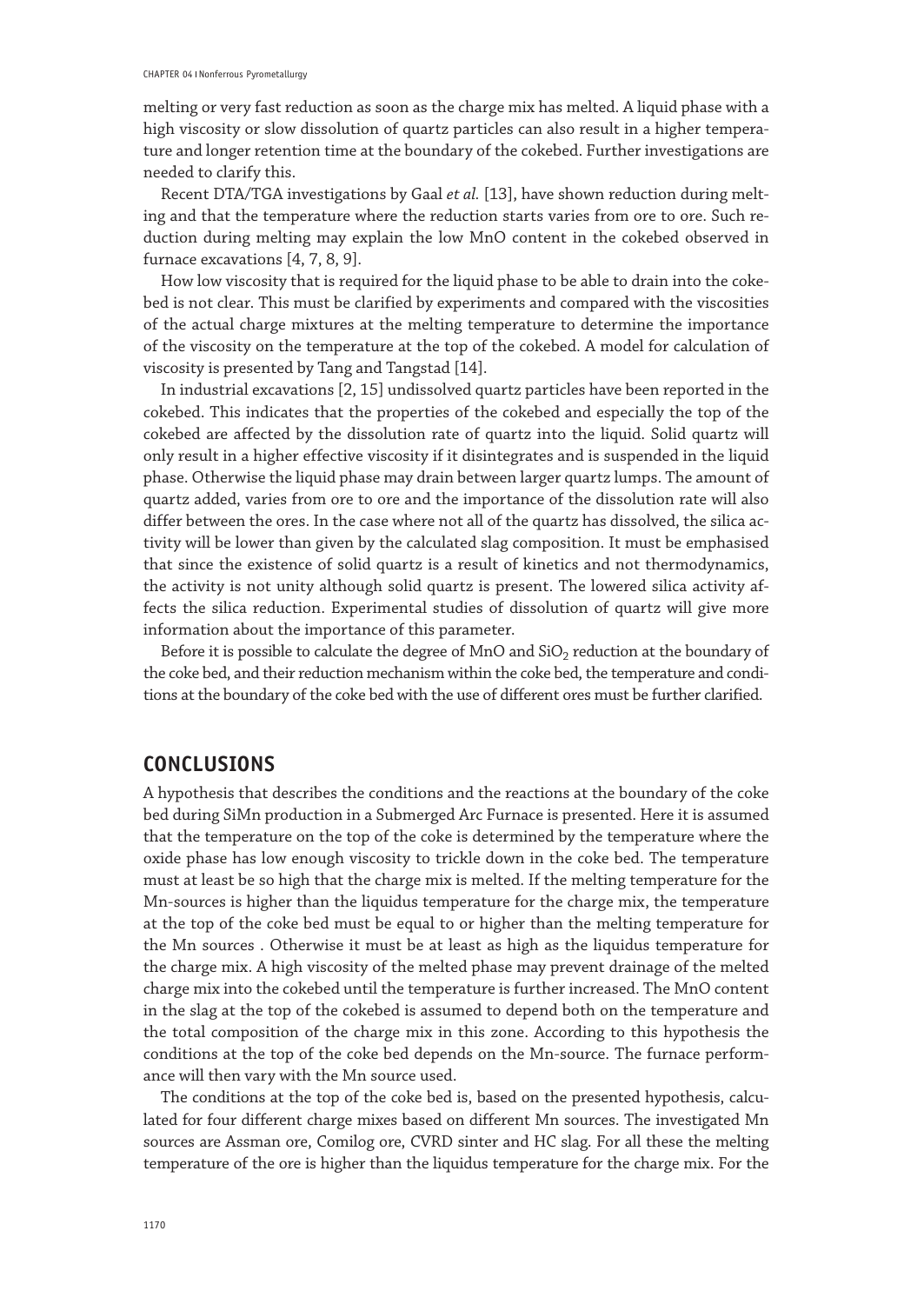calculated cases, the temperature at the boundary of the coke bed is therefore determined by the melting temperature of the ore and not the liquidus temperature for the charge mix.

Furnace excavations [2, 7, 8, 9] show that most of the MnO reduction in a SiMn furnace takes place at the boundary of the cokebed. The parameters that determine the conditions in this zone should therefore be further clarified. The work presented in this paper indicated that the most important parameters are softening and melting temperatures of the Mn-sources, the extent of reduction during melting, the dissolution rate of quartz, the viscosities of the different charge mixtures and the viscosity required for drainage of the slag through the cokebed.

### **REFERENCES**

- **Olsen, S., Tangstad, M. & Lindstad, T.** (2007). *Production of Manganese Ferroalloys*. Tapir Forlag, 2007, ISBN-978-82-519-2191-6. [1]
- **Olsen, S. & Tangstad, M.** (2004). *Silicomanganese Production*. Process Understanding IN-FACON X, South Africa, February 1-4. pp. 231-238. [2]
- **Tranell, G., Gaal, S., Lu, D., Tangstad, M. & Safarian, J.** (2007). *Reduction Kinetics of Manganese Oxide from HC FeMn slags*. INFACON XI, India, February 18-21. pp. 232-240. [3]
- **Tang, K. & Olsen, S.** (2007). *The Effect of Alumina in Ferromanganese Slag*. INFACON XI, India, February 18-21. pp. 335-343. [4]
- **Zhao, B., Jak, E. & Hayes, P.** (2004). *Phase Equilibria in High MgO Ferro and Silico Manganese Smelting Slags*. INFACON X, South Africa, February 1-4 pp. 184-193. [5]
- **Tangstad, M.** (1996). *The High Carbon Ferromanganese Process Cokebed Relations*. Dr.Ing. Thesis, Dep. of Metallurgy, NTH. ISBN 82-7119-936-6. [6]
- **Monsen, B., Tangstad, M. & Midtgaard, H.** (2004). *Use of Charcoal in Silicomanganese Production*. INFACON X, South Africa, February 1-4. pp. 392-403. [7]
- **Ringdalen, E.** (2006). Process for SiMn Production at RDMN, Internal report, RDMN Norway. [8]
- **Slizovskiy, D., Tangstad, M. & Wasbø, S.** (2008). *Melting Temperatures of Ore for Manganese Process*. NTNU, Trondheim, Norway (To be published). [9]
- **Leroy, D.** (2007). *Melting and Reduction Manganese Process*. Master Thesis, NTNU, Trondheim, Norway. [10]
- **Vaganov, D.** (2007). *Properties of Materials used in FeMn-Production*. Project Report, NTNU, Trondheim, Norway. [11]
- **Gaal, S., Lou, D., Wasbø, S., Ravary, B. & Tangstad, M.** (2007). *Melting Phenomena in Ferromanganese Production.* INFACON XI, India, February 18-21 pp. 247-257. [12]
- **Gaal, S., Ringdalen, E., Vaganov, D. & Tangstad, M.** (2009). *Melting Phenomenon of Manganese Bearing Ores*. VIII International Conference on Molten Slags, Fluxes and Salts, Chile, 18- 21 January. [13]
- **Tang, K. & Tangstad, M.** (2007). *Modelling Viscosities of Ferromanganese Slag*. INFACON XI, India, February 18-21 pp. 344 -357. [14]
- **Ringdalen, E.** (1999). *The High Carbon Ferrochromium Process, Reduction Mechanisms, Thesis*. NTNU, Trondheim, Norway, ISBN 82-471-0249-6. [15]